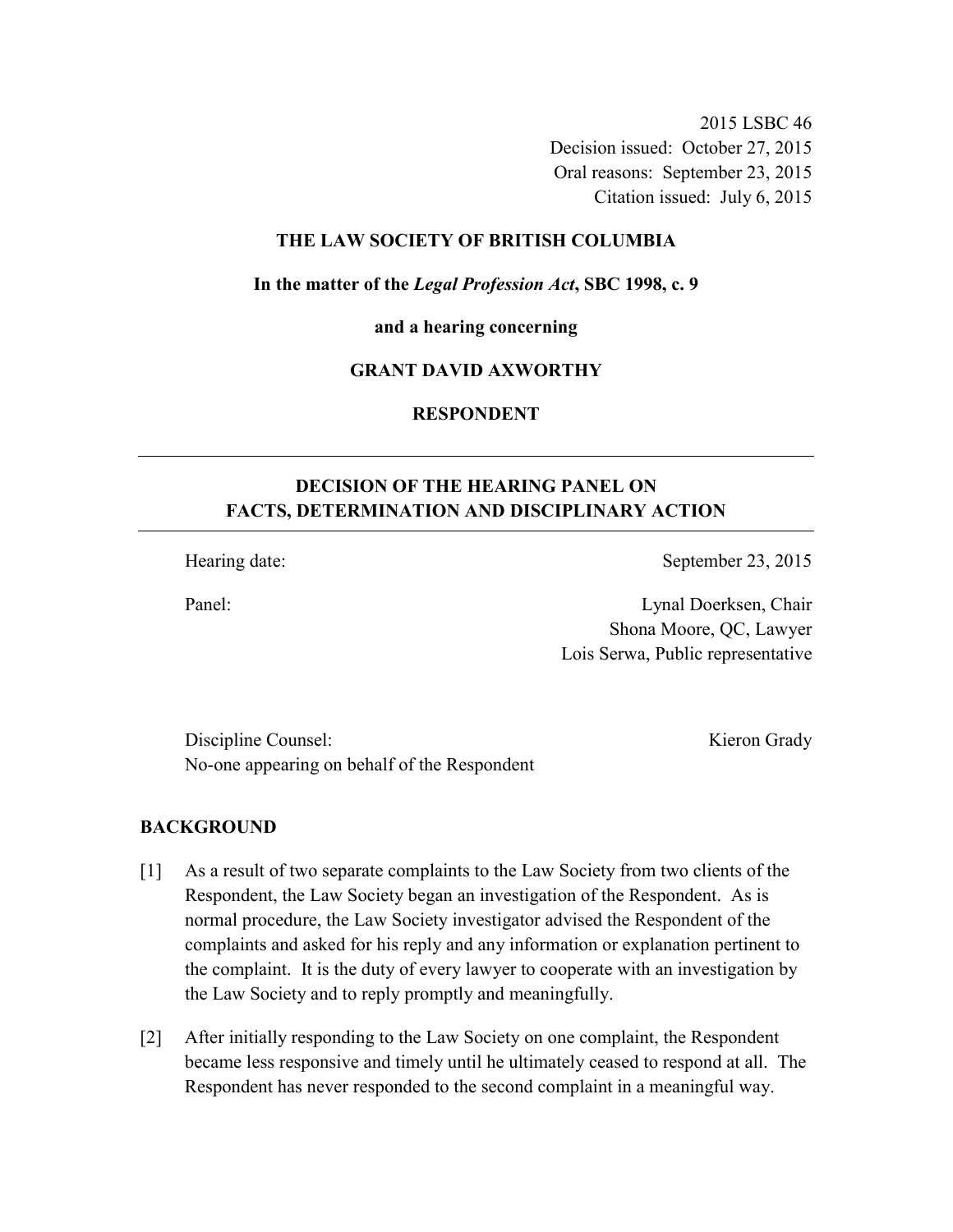[3] On June 28, 2015 a citation was authorized setting out two allegations that the Respondent "failed to provide a full and substantial response promptly or at all" to various letters and emails of the Law Society concerning these two investigations.

## **NON-ATTENDANCE BY THE RESPONDENT**

- [4] The hearing of this matter commenced at 9:30 a.m. and the Respondent was not in attendance. Thus the hearing adjourned until 9:50 a.m. to allow more time for the Respondent to appear in the event something unexpected had delayed him. The Respondent did not appear, and the hearing continued in his absence.
- [5] Before a hearing can commence Rule 4-41 requires the hearing panel to determine whether the citation has been served in accordance with Rule 4-19.
- [6] Law Society counsel provided affidavit evidence that satisfies this Panel on a balance of probabilities that the Respondent has been served with a copy of the citation and a copy of the Notice of Hearing.
- [7] Rule 4-33 permits hearings to proceed with affidavit evidence (or an Agreed Statement of Facts or admissions under Rule 4-18) if the citation concerns, amongst other things, a failure to respond to a communication from the Law Society. As this was the case here, no *viva voce* evidence was called in this matter, and all the evidence submitted was in the form of an affidavit.
- [8] This Hearing Panel notes that, despite the Respondent's absence, the Law Society still bears the onus of proof and that the standard of proof is on a balance of probabilities.

## **FACTS**

[9] The Law Society submitted an affidavit of Gurprit Copland (exhibit 5), a staff lawyer for the Law Society and someone familiar with the facts of this case. The affidavit sets out a timeline and the various correspondences between the Respondent and the Law Society with respect to both complaints.

## **JH complaint**

- [10] The timing of events is as follows:
	- (a) on May 27, 2014 The Law Society received a complaint about the Respondent from JH, a client of the Respondent;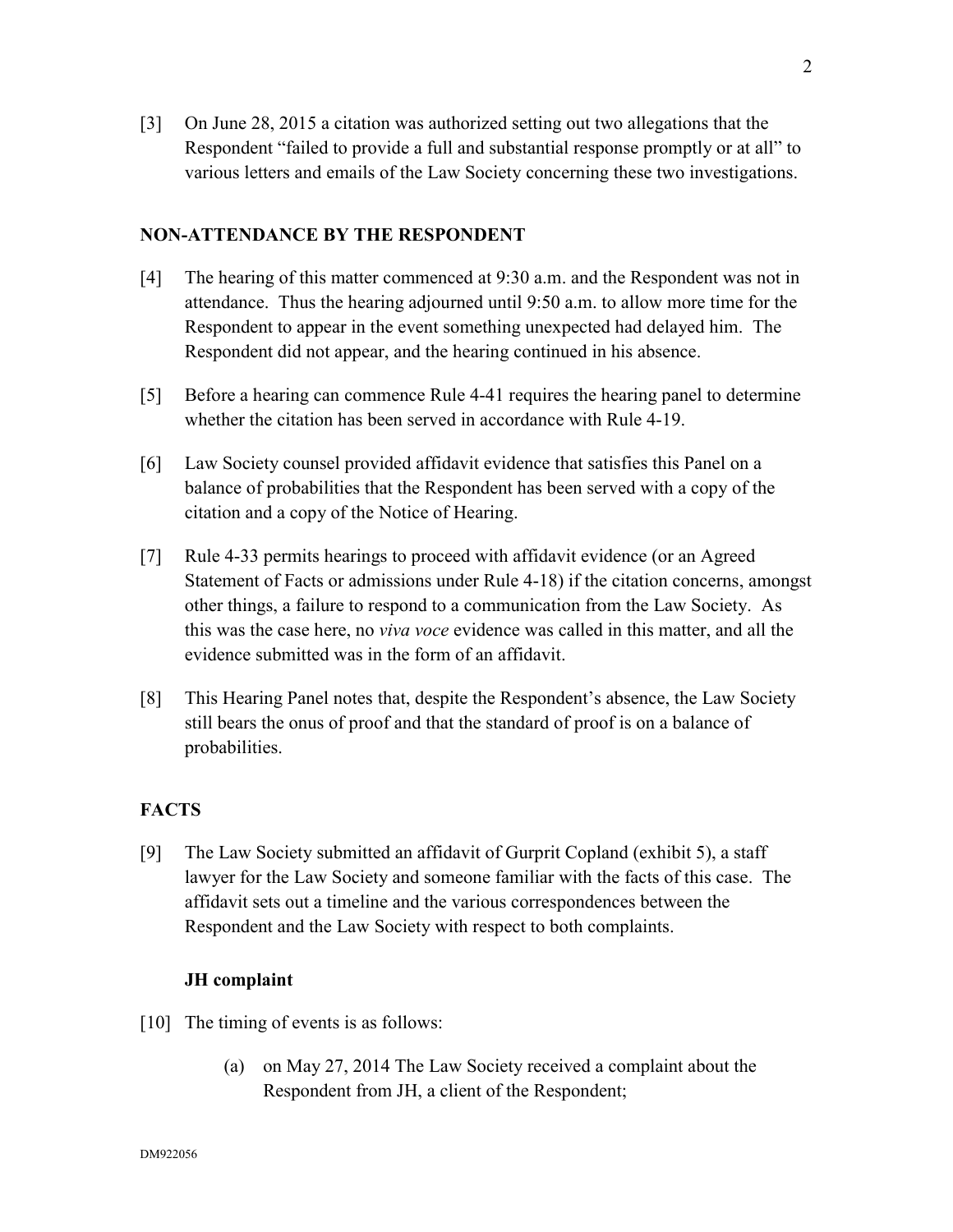- (b) on July 10, 2014 the Respondent was provided a copy of JH's complaint and a response was requested by the Law Society investigator;
- (c) the Respondent replied by letter to the investigator on July 29, 2014;
- (d) on September 16, 2014 the Respondent was provided with JH's response to the Respondent's letter of July 29, 2014, and a further response was requested of the Respondent, including his client file materials and his client trust ledgers;
- (e) after two requests by the Respondent for an extension of time to respond, and both requests being granted, the Respondent had not complied with the request by December 9, 2014, and thus a letter was sent to the Respondent requiring him to respond by December 16, 2014;
- (f) the Respondent replied by email on December 11, 2014 stating that he was having personal difficulties but wished to cooperate with the Law Society. The Respondent promised to call the investigator;
- (g) on December 15, 2014 the Respondent spoke with the investigator, and on December 16, 2014 the Respondent met in person with the investigator. The Respondent provided more information about his personal difficulties but promised to reply to the September 16, 2014 letter by December 19, 2014;
- (h) on December 19, 2014 the Respondent called the Law Society investigator and advised that he was unable to provide his trust client ledgers from prior to December 31, 2010 but would provide the data he had for after that date. The Respondent provided this data on December 19, 2014;
- (i) on February 25, 2015 an email was sent to the Respondent requesting the trust ledger for his client JH from 2004. This was as a result of JH providing further information to the investigator on February 24, 2015. He was requested to provide this information by March 23, 2015;
- (j) the Respondent spoke with the Law Society investigator on February 26, 2015 and advised that he would find the information;
- (k) the information was not provided by March 23, 2015 and on March 25, 2015 the Law Society investigator called and spoke with the Respondent who advised his hard drive had been damaged by a water leak but he would provide what he could by March 30, 2015;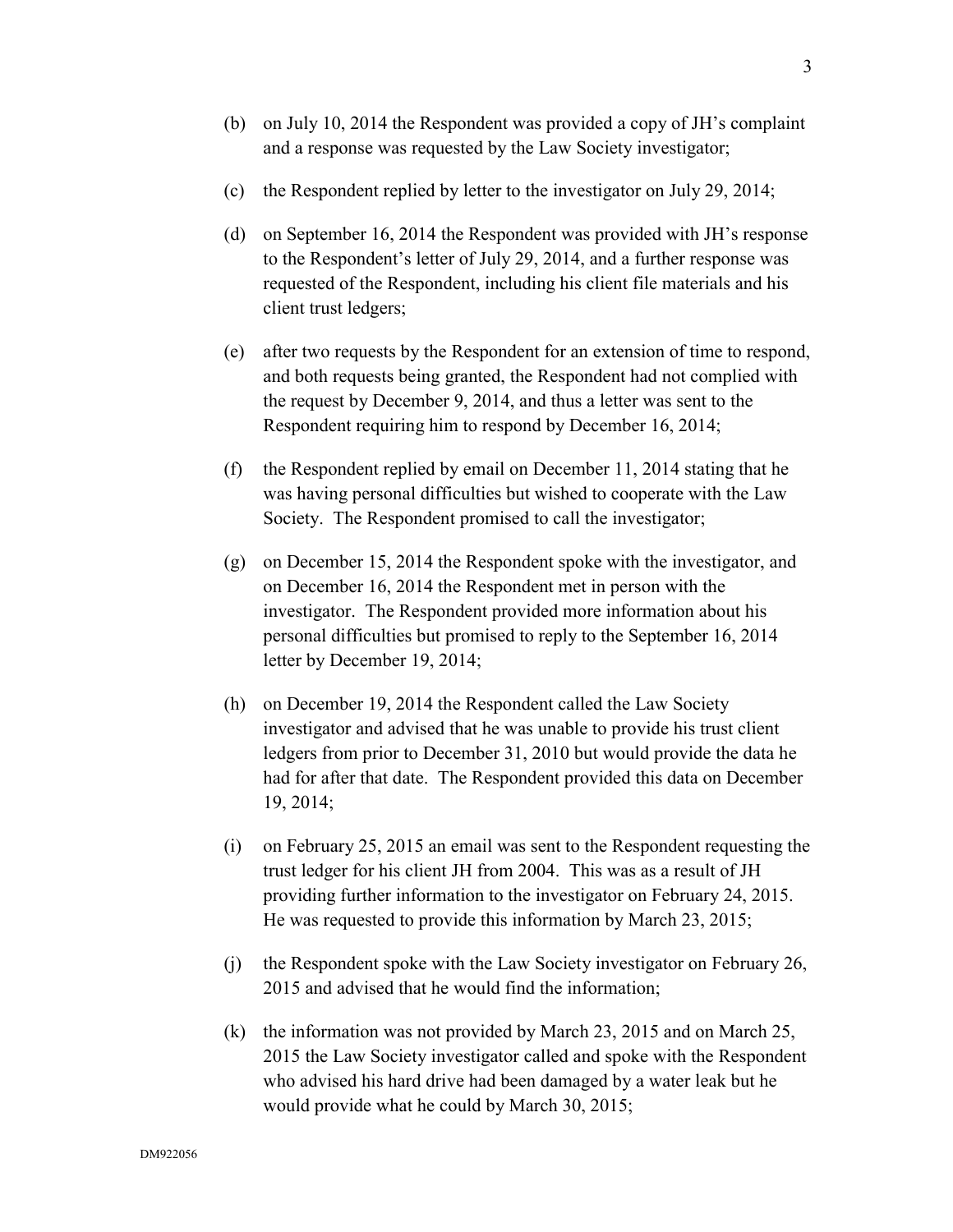- (l) no response was received from the Respondent by March 30, 2015, and on April 1, 2015 a letter was sent to the Respondent by email and regular mail advising the Respondent of his responsibility under Rule 7.1-1 of the *BC Code* and of the consequences of failing to respond;
- (m) no response was received from the Respondent, and another letter was sent by email and hand delivered to the Respondent's office on April 16, 2015;
- (n) on April 16 and 20, 2015 the Law Society investigator left voice mail messages for the Respondent;
- (o) on April 20, 2015 the Respondent sent an email to the Law Society investigator advising that he would contact the investigator on the Respondent's return to Vancouver on April 21, 2015;
- (p) the Respondent did not call until April 24, 2015 and left a message for the investigator;
- (q) the Law Society investigator tried calling the Respondent on April 27 and 28, 2015, leaving voice mail messages;
- (r) the Law Society investigator learned from another staff lawyer that the Respondent may be away in England for a period of time in May, 2015;
- (s) on June 5, 2015 a further voice mail message was left for the Respondent. The Respondent's voicemail greeting did not indicate that he was away;
- (t) on June 11, 2015 KW, a lawyer who has an office next to the Respondent's, advised that a sign had been posted on the Respondent's office door stating that he was away for two to three weeks, returning the third week of May, and that urgent matters could be referred to KW. KW advised that he did not agree to assist the Respondent with his clients in the Respondent's absence; (an affidavit of KW and a copy of the sign was made an exhibit in this hearing, exhibit #7);
- (u) there has been no further communication from the Respondent since April 24, 2015 up to the date of this hearing.

#### **LF complaint**

[11] The timing of events in this matter is as follows: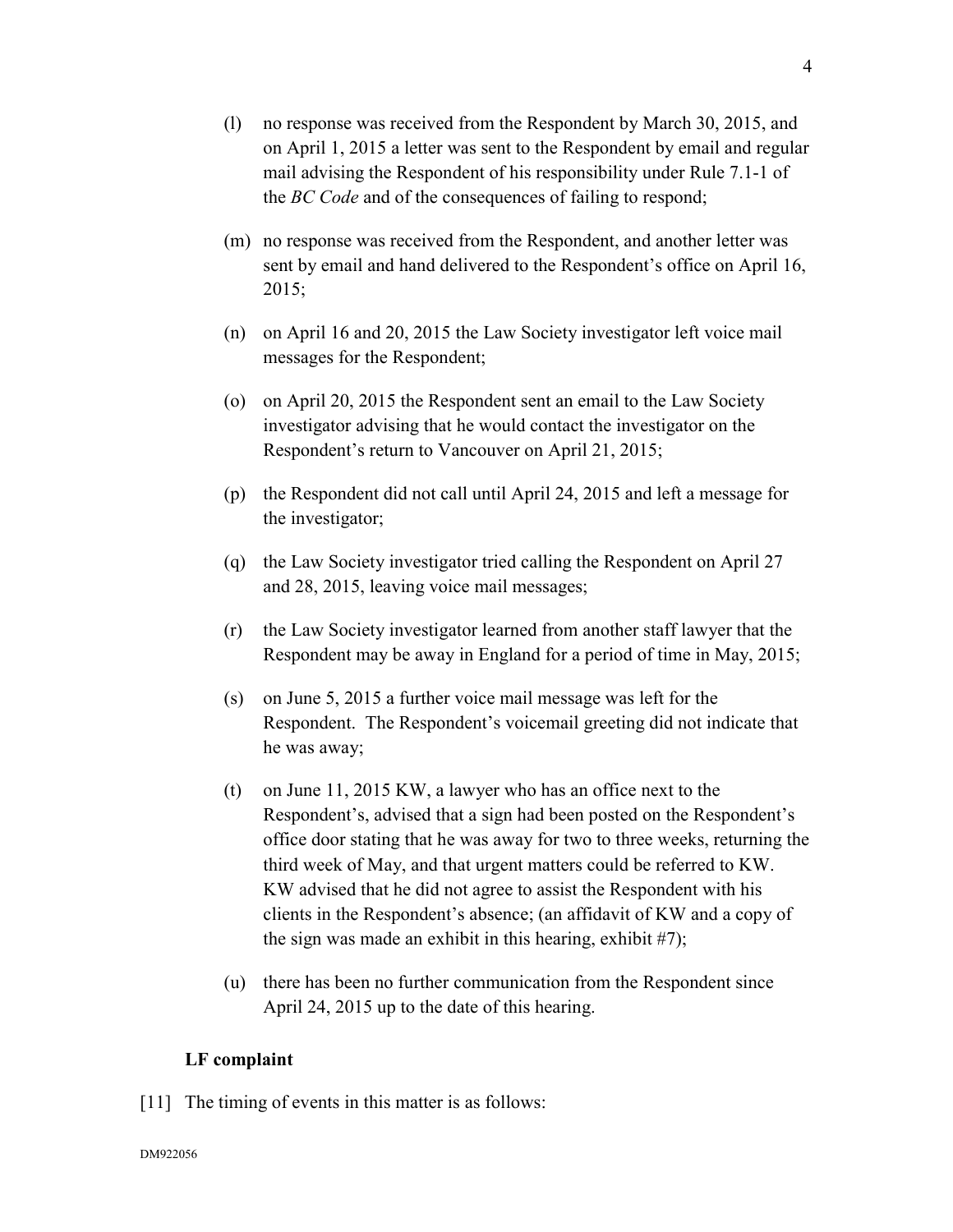- (a) on March 2, 2015 the Law Society provided the Respondent with a complaint from LF, another client of the Respondent, and requested a response by March 27, 2015;
- (b) the Law Society investigator discussed the matter with the Respondent by telephone on March 25, 2015, and the Respondent advised he would reply by March 30, 2015;
- (c) on the morning of March 30, 2015 the Respondent called and advised the investigator that a pressure valve had broken in his office resulting in water damage. However, the Respondent stated he would send a response the same day;
- (d) no response was received from the Respondent and, as with the JH complaint, further letters and attempts to reach the Respondent by telephone were made by the Law Society, but no further communication has been received from the Respondent since the Respondent left a voice mail message on April 24, 2015.

## **LAW SOCIETY SUBMISSIONS**

- [12] The Law Society submits that the above conduct amounts to professional misconduct. This Panel has been referred to the oft-quoted phrase in *Law Society of BC v. Martin*, 2005 LSBC 16 at para. 171, where professional misconduct is defined as: "whether the facts as made out disclose a marked departure from that conduct the Law Society expects of its members; if so, it is professional misconduct."
- [13] The Law Society submits that the evidence proves that the Respondent has not complied with his obligations to the Law Society and that, as this failure has persisted for more than six months since the letter of March 2, 2015 on the LF complaint and even longer on the JH complaint, this is a marked departure from the standard of conduct expected of lawyers and, therefore, professional misconduct.
- [14] Rule 7.1-1 of the *Code of Professional Conduct for BC* states that a lawyer must:
	- (a) reply promptly and completely to any communication from the Society;
	- (b) provide documents as required to the Law Society;
	- (c) not improperly obstruct or delay Law Society investigations, audits and inquiries;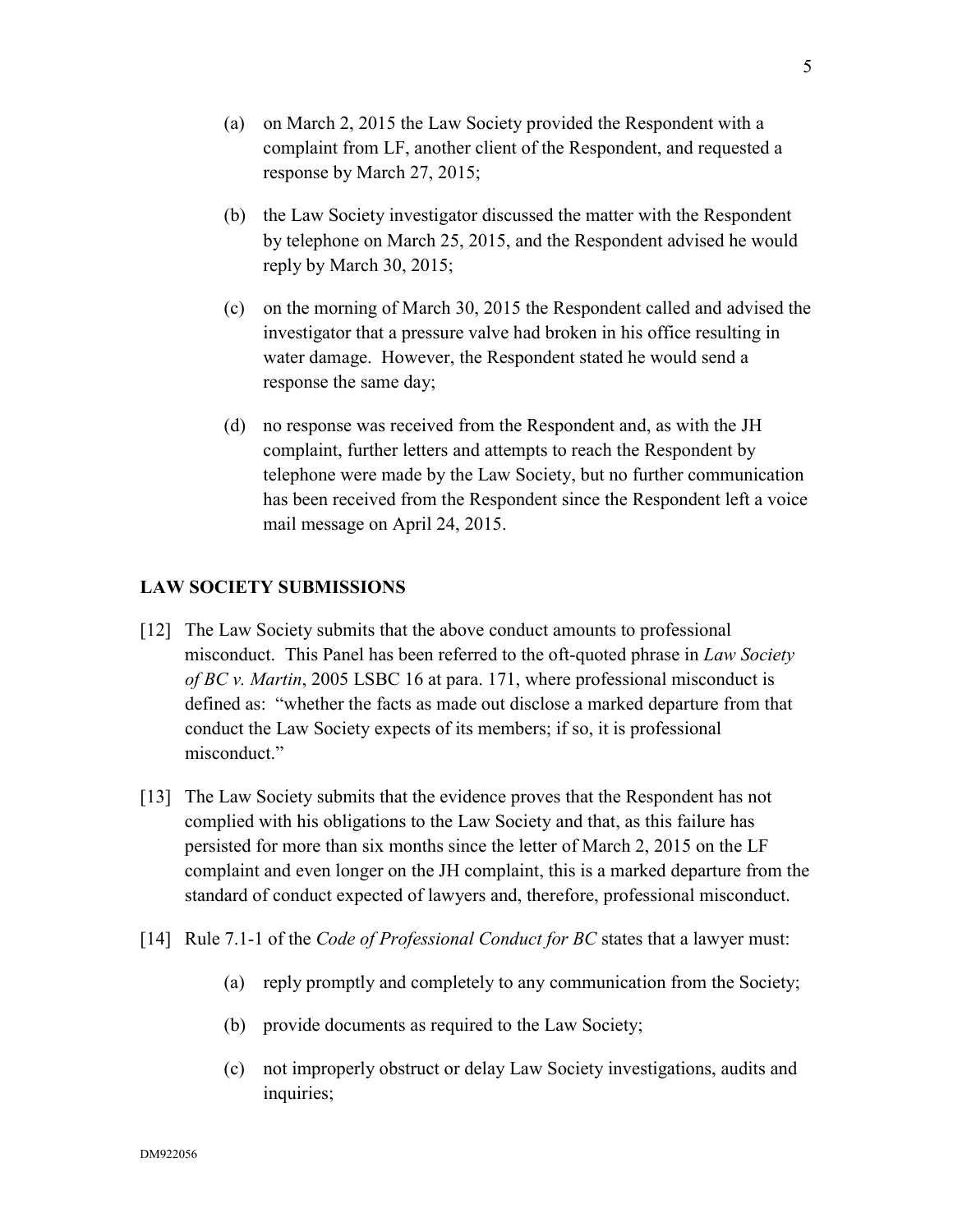- (d) cooperate with Law Society investigations, audits and inquiries involving the lawyer or a member of the lawyer's firm;
- (e) comply with orders made under the *Legal Profession Act* or Law Society Rules; and
- (f) otherwise comply with the Law Society's regulation of the lawyer's practice.
- [15] Rule 3-5(7) states:

A lawyer must co-operate fully in an investigation under this division by all available means including, but not limited to, responding fully and substantively, in the form specified by the Executive Director

- (a) to the complaint, and
- (b) to all requests made by the Executive Director in the course of an investigation.
- [16] Rule  $3-5(8)(a)$  and (b) states:

When conducting an investigation of a complaint, the Executive Director may

- (a) require production of files, documents and other records for examination or copying,
- (b) require a lawyer to
	- (i) attend an interview,
	- (ii) answer questions and provide information relating to matters under investigation, or
	- (iii) cause an employee or agent of the lawyer to answer questions and provide information relating to the investigation,

### [17] Rule 3-5(11) states:

A lawyer who is required to produce files, documents and other records, provide information or attend an interview under this rule must comply with the requirement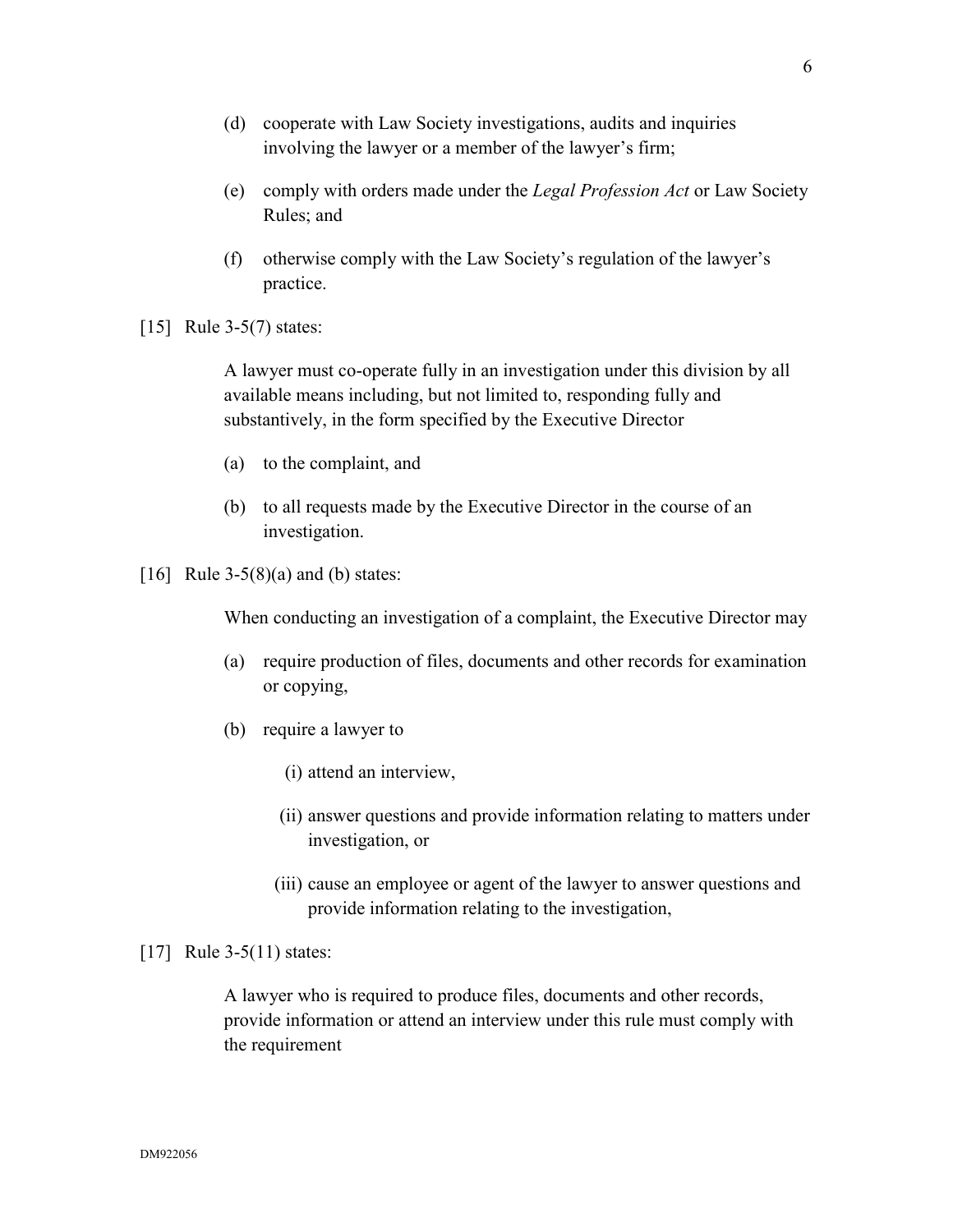- (a) even if the information or files, documents and other records are privileged or confidential, and
- (b) as soon as practicable and, in any event, by the time and date set by the Executive Director.
- [18] In the matter of *Law Society of BC v. Dobbin*, [1999] LSBC 27 at para. 25, the Benchers held:

… it is the decision of the Benchers that unexplained persistent failure to respond to Law Society communications will always be *prima facie* evidence of professional misconduct which throws upon the respondent member a persuasive burden to excuse his or her conduct.

This principle has been followed in the following cases:

*Law Society of BC v. Cunningham*, 2007 LSBC 17;

*Law Society of BC v. Decore*, 2012 LSBC 17;

*Law Society of BC v. Malcolm*, 2012 LSBC 04;

*Law Society of BC v. Marcotte*, 2010 LSBC 18;

*Law Society of BC v. Niemela*, 2012 LSBC 09; and

*Law Society of BC v. Buchan*, 2013 LSBC 08.

## **CONCLUSION**

- [19] The documents and information requested of the Respondent by the Law Society are relevant and necessary to the Law Society investigation into the two complaints. The Respondent's explanation that he had a water leak does not fully explain why he cannot provide the requested information. In fact, it probably raises more questions. The Respondent's silence since April 24, 2015 and continuing to the day of the hearing further confirms the "marked departure" of the Respondent's conduct.
- [20] We are satisfied by the evidence before us, on a balance of probabilities, that there has been a persistent failure by the Respondent to respond to Law Society communications, and although there are some reasons given for this failure, the Respondent's unexplained complete lack of communication since April 24, 2015 is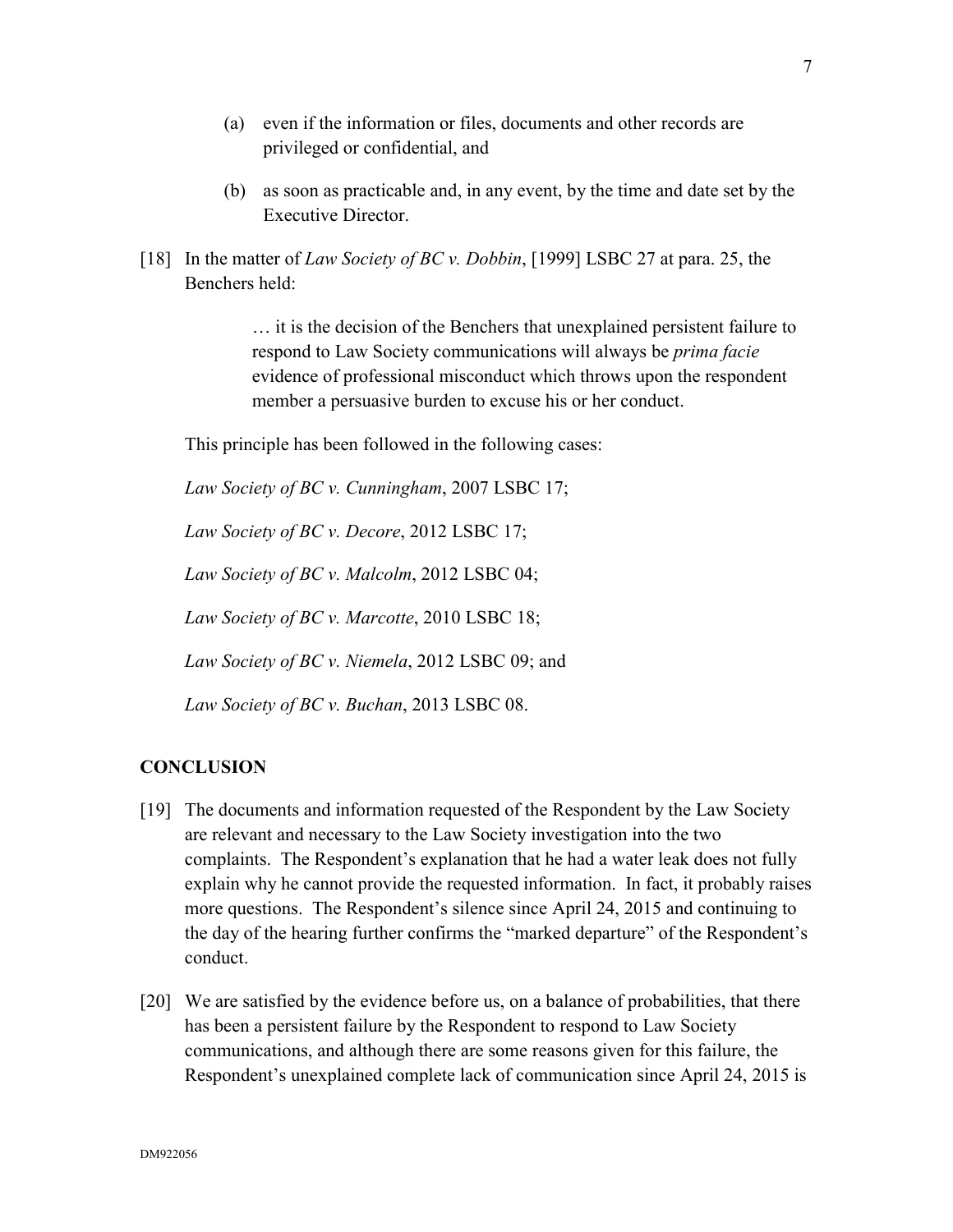8

*prima facie* evidence of professional misconduct. We therefore find that the Respondent has committed professional misconduct.

### **DISCIPLINARY ACTION**

- [21] The Law Society seeks the following:
	- (a) a fine in the amount of \$3,000;
	- (b) costs in the amount of \$1,236.25; and
	- (c) an order pursuant to s. 38(7) directing the Respondent to provide a complete and substantive response to the inquiries made in the Law Society's email to him dated February 25, 2015 and the Law Society's letter to him dated March 2, 2015 within 14 days of service of this order on the Respondent.
- [22] The Law Society submits that \$3,000 is the appropriate penalty and refers to the following cases, which are similar in nature and range from fines of \$2,000 to \$5,000:
	- a. *Buchan* \$3,000;
	- b. *Decore* \$2,000;
	- c. *Niemela* \$5,000;
	- d. *Malcolm* \$2,000;
	- e. *Marcotte* \$2,750; and
	- f. *Law Society of BC v. Kruse*, 2002 LSBC 15, [2002] LSDD No. 24 \$3,000.
- [23] With reference to the numerous factors set out in the case of *Law Society of BC v. Ogilvie*, [1999] LSBC 17, this Panel notes the mitigating factor that the Respondent has no prior Professional Conduct Record; however, this is countered by the aggravating factor that the Respondent's misconduct continues to the date of this hearing.
- [24] Thus, a fine of \$3,000 is well within the range of cases of similar misconduct, and we order the Respondent to pay a fine of \$3,000 by April 30, 2016.